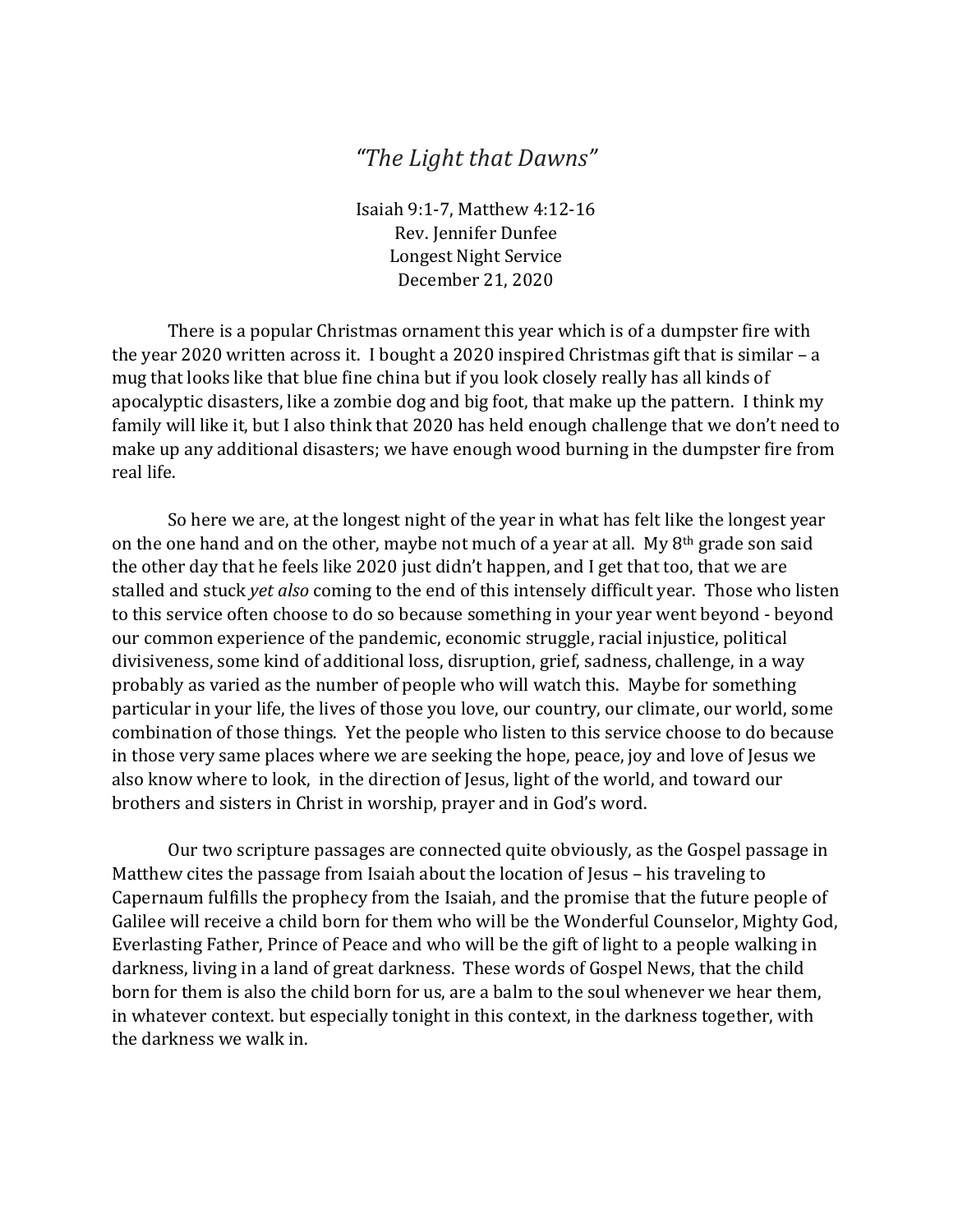Jesus is in a particular context in this passage in Matthew that fulfills the prophecy – he ends up in Galilee because he withdrew, after his cousin was arrested by Herod Antipas, the Roman Tetrach of Galilee. Matthew writes "Now when Jesus heard that John had been arrested, he withdrew to Galilee." Matthew uses the Greek word withdrew more than any other Gospel and it is nearly always for some difficult circumstances around Jesus, the family withdrew to Egypt when Herod wants to kill him, Jesus withdrew when he knew the Pharisees were intent on killing him, when Jesus gets word later of his cousin John's death he withdraws again. Jesus life circumstances were difficult from the very start. On the run as a child from a regime intent on his harm, his family member imprisoned and killed by political powers, the religious leaders seeking his life from about the first time he opens his mouth.

So Jesus withdraws as needed, the Greek here later becomes the word anchorite – the name for followers of Jesus that lived as solitary hermits. There may be times where we wish we could leave our difficult circumstances behind, head out somewhere so far that they can't follow us. But since that is almost never the case, we know sometimes a withdraw, as a regathering, a simplifying until we have the strength and heart to do more, is what we need to do, and now we know, as did Jesus. After each of these withdraws in Matthew's Gospel Jesus does something – goes off alone for prayer, goes to a new place, turns his ministry in a new direction, or as he does right after this passage, goes and finds some friends to help – calls the disciples. Each withdraw seems to later move him more in the direction of fulfilling the words of Isaiah – more light for those sitting in darkness, more light for those who sit in the region of death.

There is darkness in his world that does not escape Jesus, that sits at the edges of his story threatening – we know this when we dies on a cross, but it is there all along. Sometimes we forget this is Jesus' context - because of how much light, love, healing, he gives, how he inspires people, saves them, challenges them to live a life of God's purpose.

Jesus doesn't do this because he is unaware of the darkness of the people, he does it because he gets it, and he wants to set them free.

So in this longest night service, the one who we are to welcome in just a few days is the one who is with us, precisely because he will come to live a life of difficult circumstances in a troubling context, just like we do. He can save us from the darkness we walk in because he walked in it too, and that light he shined into it, into the dark places, the shadows, the regions of death, is the light he still shines into us. And maybe, if after the times of Jesus withdraw he emerged with some new purpose, or way, or friend, or person to serve, that might be a model for us too. That just as Jesus grieves with all human suffering, he also works through it, shines a path of light in the midst of it, that not only lights our way further along, but could be a light that is used for God's purpose in the world, for others, for those we love.